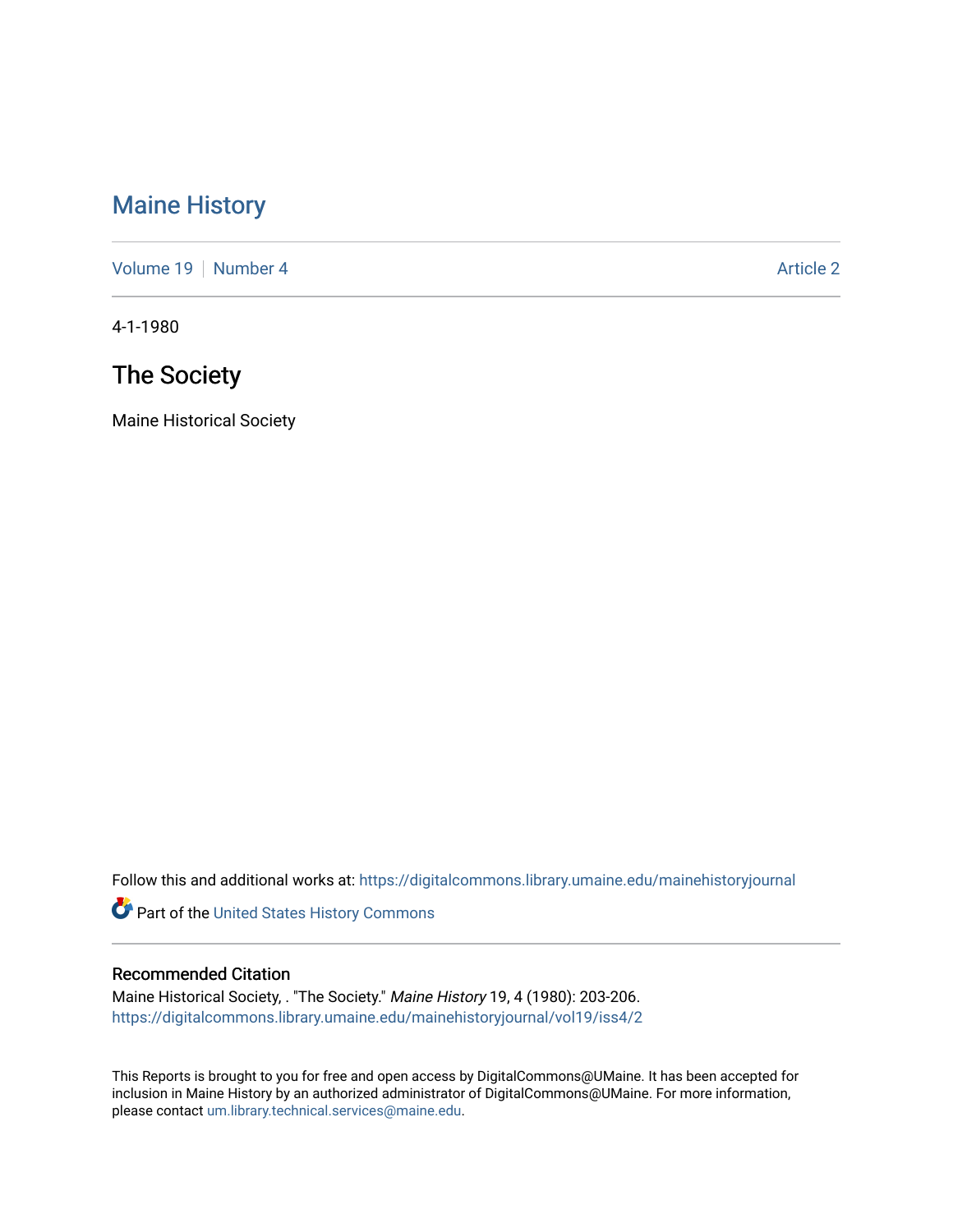### THE SOCIETY

The Maine Heritage Fund has now passed the halfway mark. To date, approximately  $$240,000$  has been received in pledges and contributions toward the campaign's \$450,000 goal. Additional contributions are still being actively solicited from individuals, businesses and foundations.

The proceeds of the recent book sale have been used to strengthen the Society's microfilm holdings of Maine newspapers and its collection of Quebec genealogical material. In recent weeks, twenty-eight reels of the weekly *Kennebec Journal* (1825-1913), twelve reels of the Belfast *Republican Journal* (1829-1868), five reels of the *Maine Times* (1968-1973) have been purchased. In addition, twenty-four reels of the *Bangor Whig* & *Courier* (1837-1855) were recently acquired with funds provided by the late Mrs. Effie I. Drake of Portland. The availability of these im portant newspapers at the Society should prove useful to the thousands of genealogists and students of Maine history who visit the Society each year. Library patrons of French-Canadian descent should be particularly pleased by the purchase of an additional seventy-seven volumes of Quebec marriage records and genealogies. W hen added to the existing Q uebec collection, these records should enable the Society to serve effectively the genealogical needs of this state's large Franco-American population.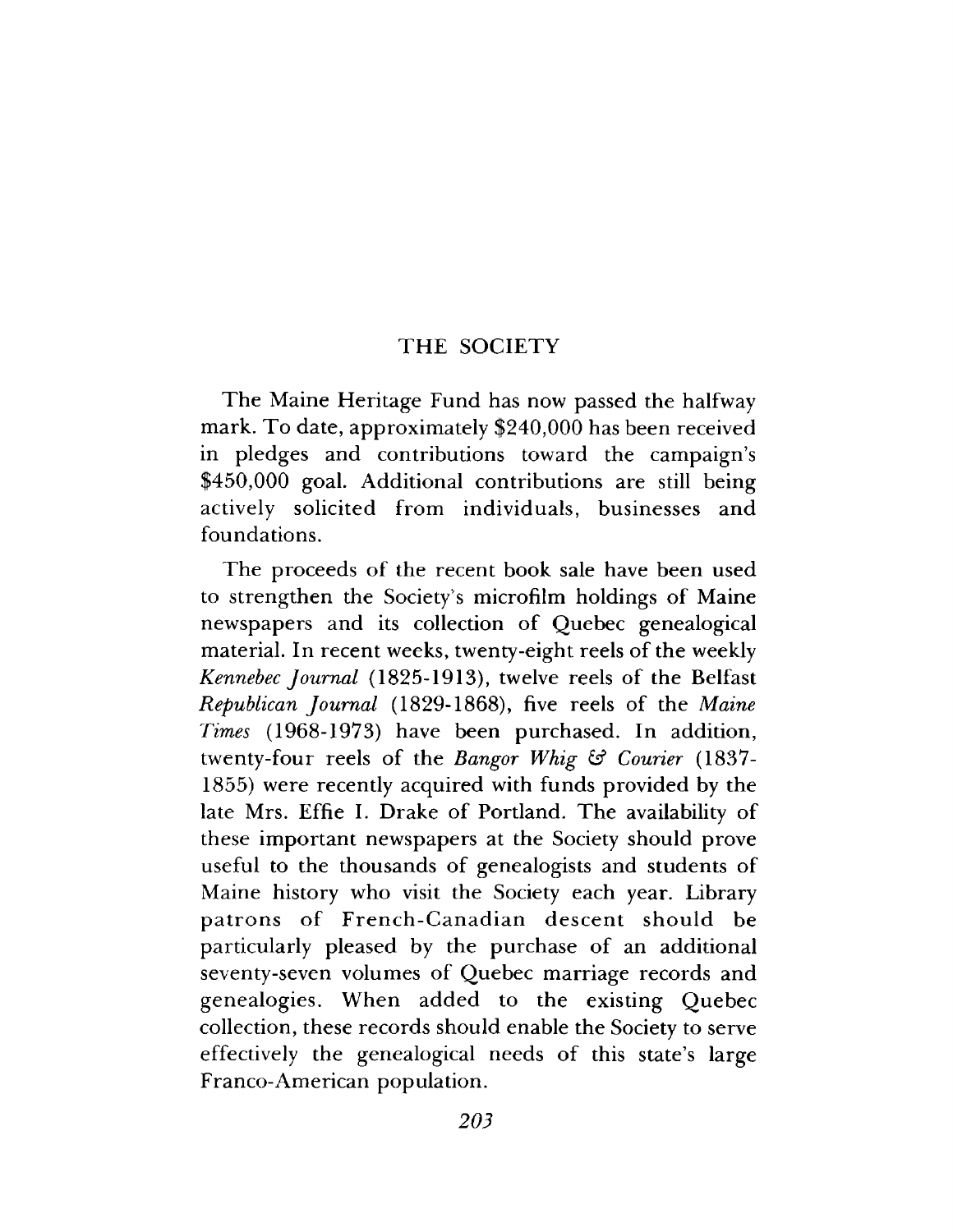#### *NEW MEMBERS*

*FROM MAINE Augusta:* Mrs. M. Isabelle Forest, Ms, Doris W. McAllister, Ms. Linda M. White *Bethel:* Mr. George R. Allen *Biddeford:* Mr. Michael Bourassa, Mr. Ralph L. Hight, Mr. Philip S. Rundgren *Brunswick:* Ms. Mary D. Mason *Cape Elizabeth:* Mr. Edward W. Hill, Ms. Anne C. Hooke *Cumberland* Ms. Victoria H. Grass *Cumberland Center:* Ms. Linda Wentworth *Damariscotta* Mrs. Edward L. Hanley *Falmouth:* Miss Margaret Sayre, Mr. *8c* Mrs. William F. Swann *Falmouth Foreside:* Ms. Betsey V. Carr *Gorham:* Ms. Janice E. Labrecque, Mr. Earl C. Pik*e Hollis Center:* Ms. Helena H. Drew *Kittery:* Mr. Richard Candee *Mapleton:* Mr. David B. Raymond *Monmouth:* Mr. Ronald J. Burnham *Newcastle:* Ms. Helen Eaton Timson *North Haven:* Ms. Lucie F. Bauer *Ogunquit:* Mr. Frank T. Adams *Peaks Island:* Mr. Patrick T. Mclnerney *Pittsfield:* Mr. Robert W. Buzzell, Mr. Robert K. Foote *Portland:* Ms. Linda Bailey, Ms. Susan J. Boody, Mr. Philip A. Cook, Ms. Ruth B. Farrington, Mr. Peter E. Gribbin, Ms. Sara Oberg, Mr. Robert Szatkowski, Mr. Samuel A. Tucker, Jr., Mr. Lee D. Urban, Mr. Gary W. Wilson *Rangeley:* Ms. Janet Carpenter *Readfield:* Ms. Elizabeth H. Thompson *Saco:* Mr. Philip N. Grime, Ms. Jeanne Innes, Ms. Ruth L. Thompson *Sanford:* Mrs. Victor Loranger *Scarboro:* Ms. Susan Wilkins *South Bristol:* Ms. Margaret F House *South Portland:* Mr. Kevin L. Bagley, Rev. Lewis H. Beckford South Windham: Ms. Marjorie B. Hansen, Mrs. Persis H. Harding *Springvale:* Ms. Jane M. Rollins *Thomaston:* Ms. Elisabeth W. Newcombe *Turner:* Mrs. Lawrence E. Caldwell *Waterville:* Mr. Philip A. Gonyar *Wells:* Ms. Dorothy Keyes *Westbrook:* Ms. Bernice K. Bassett, Mr. E. D. Muzzy *Whitefield:* Mr. David R. Stewart-Smith *Yarmouth:* Mr. *8c* Mrs. Leonard C. Robinson, Mrs. Frances H. Rogers.

*Other States CALIFORNIA Arcadia:* Ms. Jeanette M. Hanson *Garden Grove:* Mr. Lester J. Elliot *Lafayette:* Ms. Shirley M. Eoff *San Luis Obipo* Mrs. Ruth Burke *San Pedro:* Ms. Lorraine Allen Hughes *Sun Valley:* Mr. Manville C. Pike *DELAWARE Newark:* Mr. Dennis R. Montagna *FLORIDA Boca Raton:* Ms. Jo-Ann B. Welch *Callahan:* Mr. James R. Libby *Nokomis:* Mr. Eugene C. Winch *GEORGIA Columbus:* Miss Barbara J. Drew *Hoboken:* Mr.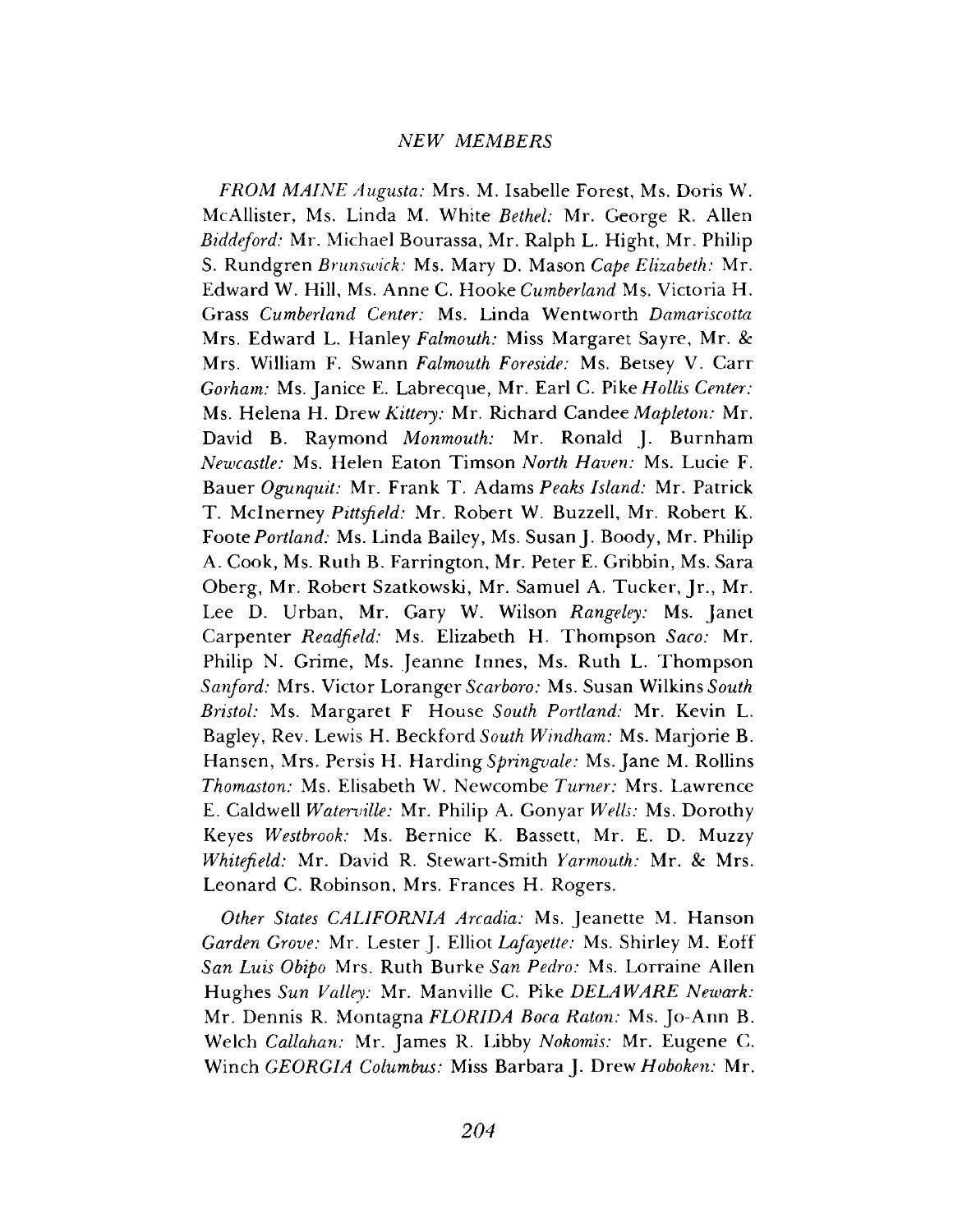Hugh Bryant Brooks *Stone Mountain:* Ms. Susan Hawkes Cook *HAWAII Makawao:* Mr. Neil H. Swanson, Jr. *ILLINOIS Hinsdale:* Mrs. John Coco *LOUISIANA Alexandria:* Mrs. Constance W. Henderson *MASSACHUSETTS Athol:* Ms. Marjorie J. Jardine *Boston:* Mr. Coleman F. Church, 3rd *Lexington:* Ms. Carolyn N. Kitchin *South Dennis:* Ms. Anne C. Eaton *MINNESOTA Minneapolis:* Ms. Marian Fraser *NEW YORK Albany:* Mr. Fred O. Bowman *Gansevoort:* Mrs. Barbara L. Haskell *New York:* Mr. John Button *Saratoga Springs:* Mr. Alvin F. Gamage *OREGON Eugene:* Mrs. Dorothy *Young PENNSYLVANIA State College:* Mr. & Mrs. Loren D. Tukey *Stroudsburg:* Mrs. Vertie B. Knapp *RHODE ISLAND North Smithfield:* Ms. Denice E. Mitchell *SOUTH DAKOTA Glencross:* Ms. Joan Wilson Seiker *VIRGINIA Richmond:* Mr. Ralph A. Lewis.

*CANADA British Columbia Victoria:* Mrs. Lois Steeves.